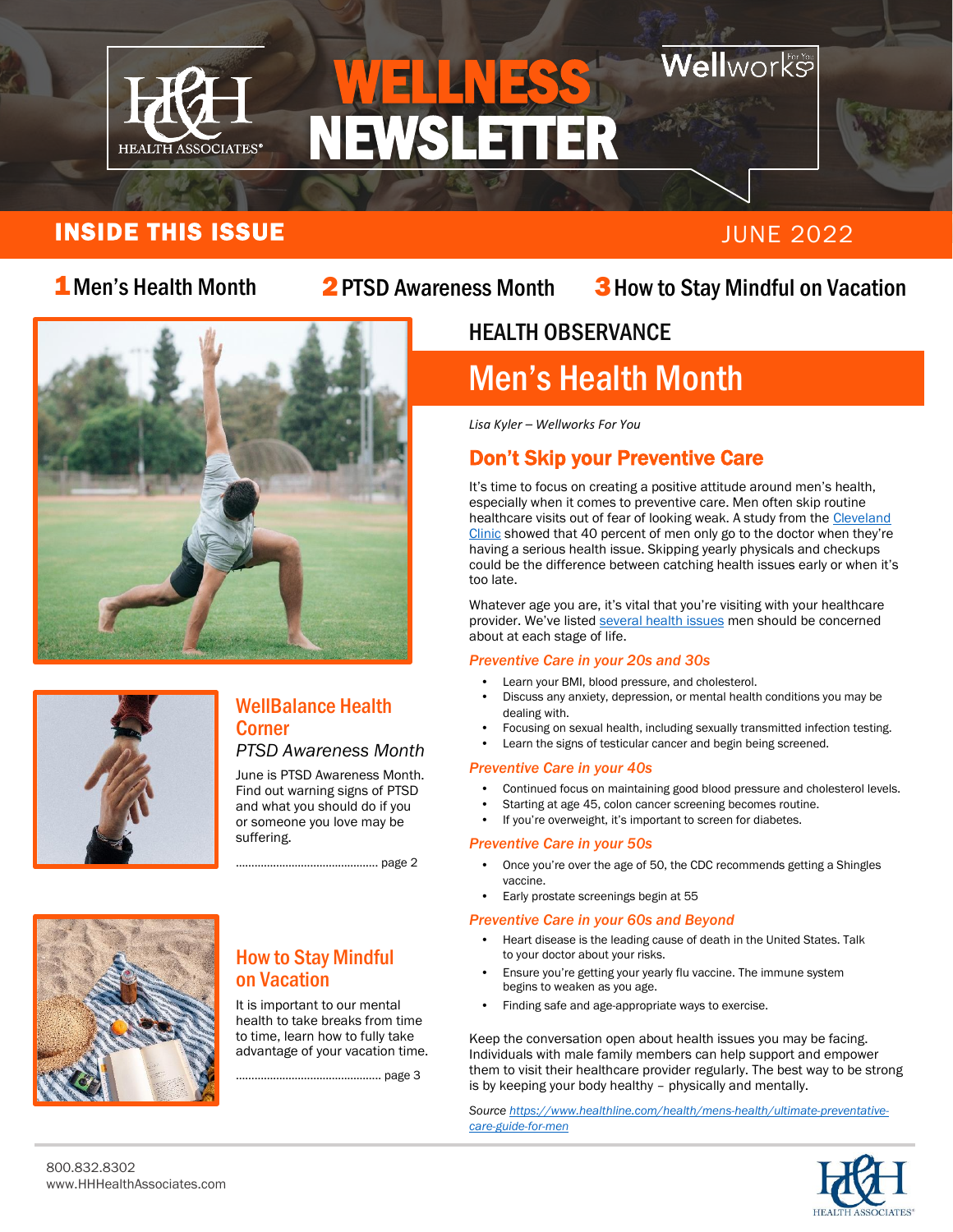

## June is PTSD Awareness Month

# WelBalance HEALTH TIP CORNER

Find ways to identify and bring awareness to PTSD

*Dawn Koch – Wellworks For You*



#### PTSD Can Look like a Lot of Different Things

June is PTSD Awareness Month. According to the American Psychological Association (APA), PTSD is an anxiety problem that develops in some people after extremely traumatic events, such as combat, crime, an accident, or natural disaster.

According to the National Institute of Mental Health, it is natural to feel afraid during and after a traumatic situation. Fear triggers many split-second changes in the body to help defend against danger or to avoid it. This "fight-or-flight" response is a typical reaction meant to protect a person from harm. Nearly everyone will experience a range of reactions after trauma, yet most people recover from initial symptoms naturally. Those who continue to experience problems may be diagnosed with PTSD.

A psychiatrist or psychologist with experience helping people with mental illnesses can diagnose PTSD.

#### *To be diagnosed with PTSD, an adult must have all of the following for at least 1 month:*

- At least one re-experiencing symptom: flashbacks, bad dreams, frightening thoughts
- At least one avoidance symptom: staying away from places, events or objects that are reminders of the event; avoiding thoughts or feelings related to the event
- At least two arousal and reactivity symptoms: being easily startled, feeling on edge, difficulty sleeping, angry outbursts
- At least two cognition and mood symptoms: trouble remembering key features of the event, negative thoughts about self or the world, distorted feelings like guilt or blame, loss of interest in enjoyable activities

#### *Symptoms in very young children (less than 6 years old), may include*:

- Newly wetting the bed
- Being unable to talk
- Acting out the scary event
- Being unusually clingy

There are many treatment options for PTSD. If you suspect you or someone you love has PTSD, talk to your doctor. You can also check NIMH's [Help for Mental Illnesses page.](https://www.nimh.nih.gov/health/find-help)

*Source* <https://www.apa.org/topics/ptsd> <https://www.nimh.nih.gov/health/topics/post-traumatic-stress-disorder-ptsd>

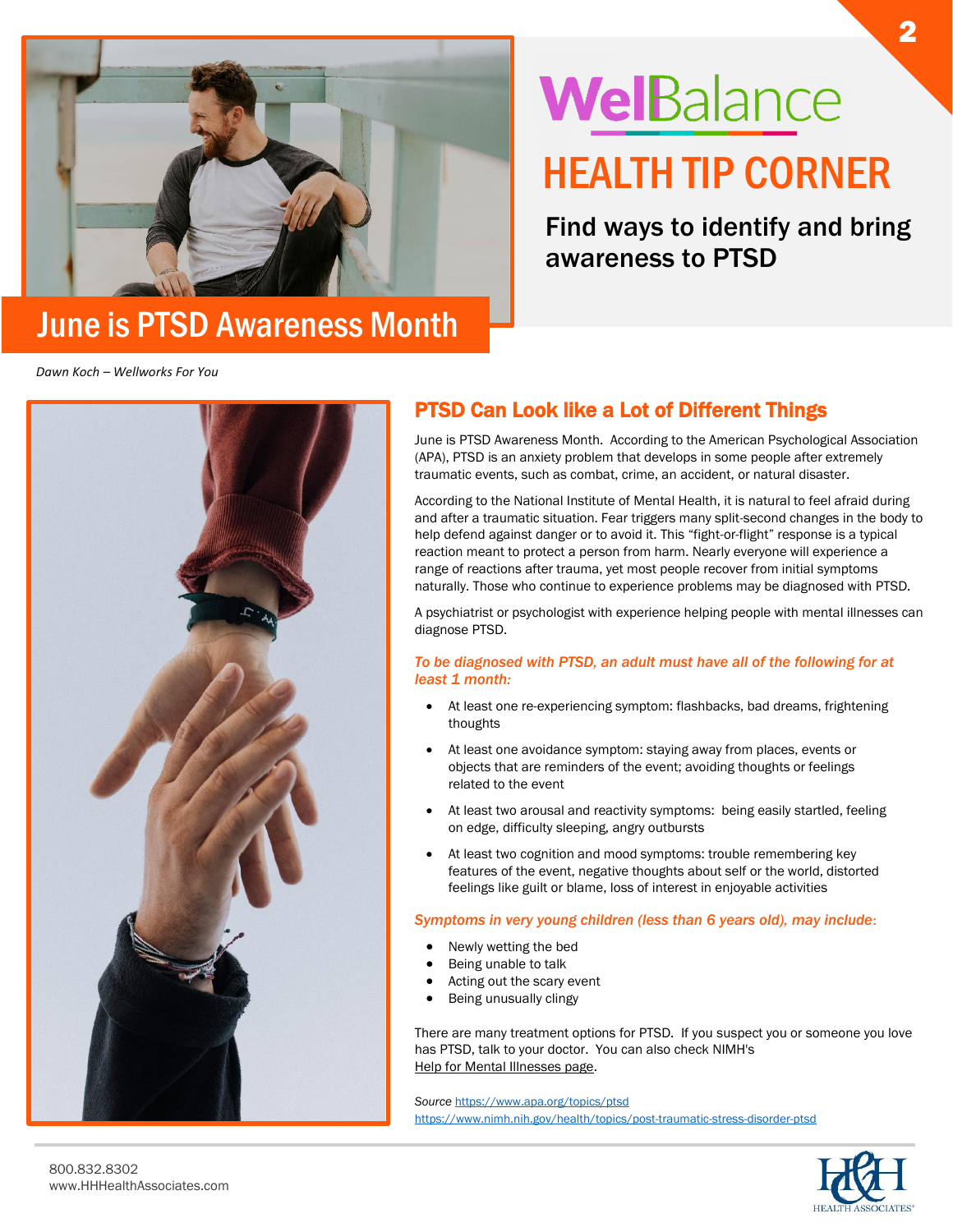## **How to Stay**

# Mindful on Vacation

#### *Kayla Wolf – Wellworks for You*

Taking a break is very important to our health and wellbeing. One of the best ways to relax and recharge is taking a trip. Whether this is a day trip, a weekend away, or an extended vacation, it is crucial to nourish our bodies and clear our minds by taking time for ourselves. As many of us are gearing up to take summer vacations, here are a couple of tips to get the most out of your trip.

- Prior to your departure, ask yourself, "what am I looking to gain from this experience?" Are you looking to immerse yourself in a new culture? Are you looking to reconnect with yourself or with family and friends? Are you looking to try something new and adventurous? Plan your itinerary around your overall intention for your trip.
- Unplug from technology. It can be tempting to pull out your phone or camera to snap a picture of every cool thing we see when we are exploring a new place. Even though it is nice to have memories to look back on, try to take a moment to be fully present in these moments. Focus your attention on your senses. What do you see? What sounds and smells are present?
- Express gratitude. Take a few deep breaths and remember how special it is to take time for ourselves, explore new surroundings, immerse ourselves in new experiences, and unwind from our busy lives.

For more information on practicing mindfulness while on vacation, visit [Mindful.org](https://www.mindful.org/tips-bringing-mindfulness-next-vacation/) for additional details.

*Sourc[e https://www.mindful.org/tips-bringing-mindfulness-next-vacation/](https://www.mindful.org/tips-bringing-mindfulness-next-vacation/)*





### Check Out Wellworks' New Login Page!

The login page you love just got a refresh!

#### The new login page features:

- A new design with updated images
- New password visibility option
- New asterisks for required fields when registering a new account